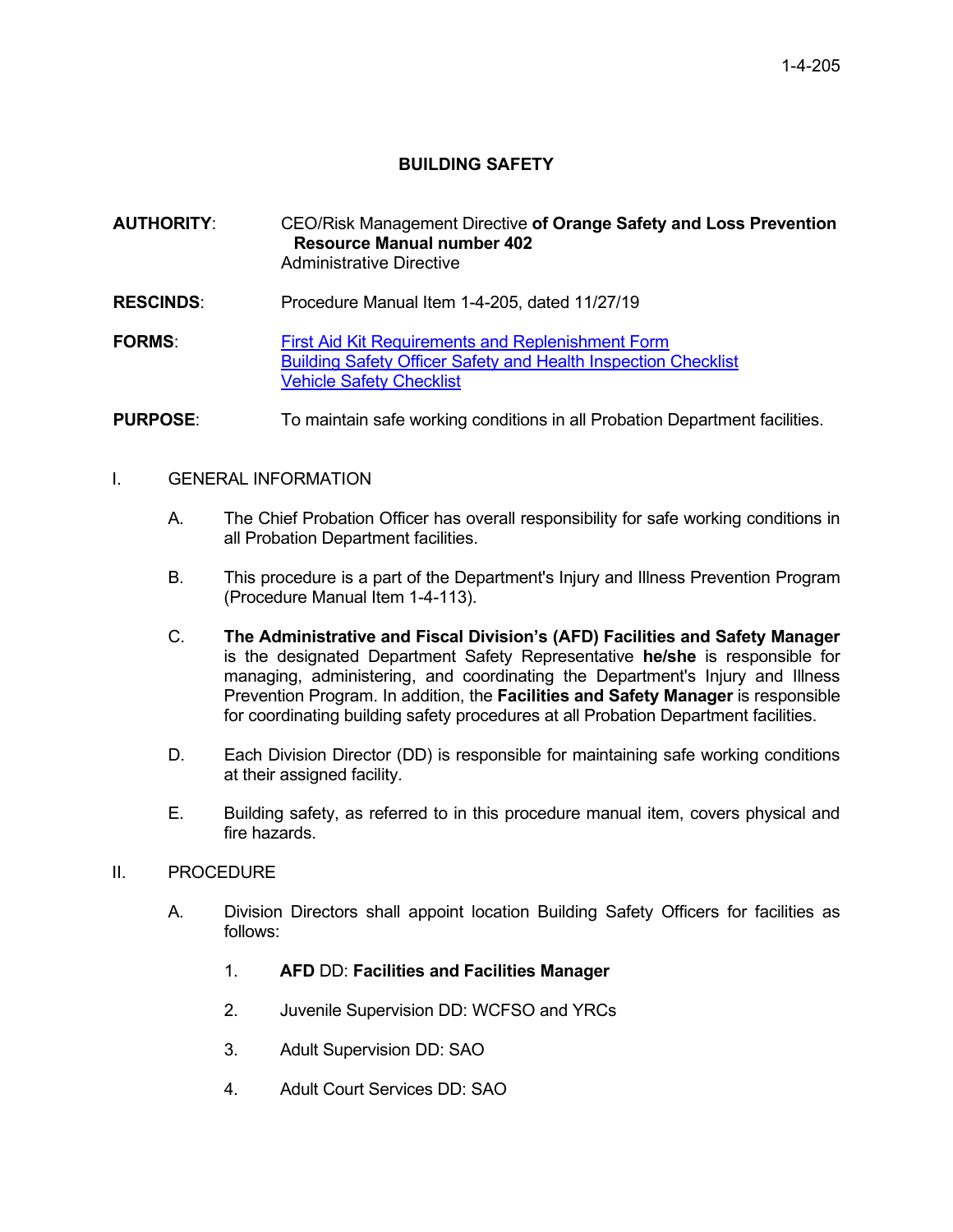- 5. Juvenile Court Services DD: MOB, JH Administration Building (Custody and Non-Custody Intake areas on 1st floor and entire 2nd floor)**,** and the Juvenile Justice Center
- 6. AB 109 Field Supervision DD: NCFSO
- 7. **AFD Division Director**: PAO
- 8. JH Director: JH (except for areas in Administration Building listed above) and other community programs
- 9. DDs of YGC**, YLA, GAO, SCFSO and SJO** are responsible for appointing location Building Safety Officers at their respective facilities
- B. The **Facilities and Safety Manager** is responsible for the following:
	- 1. Coordinate all safety issues with each facility's assigned DD and designated location Building Safety Officer.
	- 2. Provide orientation and training to all location Building Safety Officers.
	- 3. Coordinate building and vehicle safety inspections as required at all Probation Department facilities. Issue reminders for building safety inspection and disseminate safety information**/**updates.
	- 4. Ensure all physical safety hazards noted in building and vehicle safety inspection reports are corrected in a timely manner.
	- 5. Maintain records of all building safety and health inspection reports for a minimum period of five (5) years.
	- 6. Ensure evacuation drills are conducted at each location as required.
	- 7. Maintain a safety and health bulletin board at all department locations. The bulletin board should include current information such as bulletins, posters, and the U-tip Hotline telephone number to report safety hazards in the workplace anonymously.
	- 8. Serve as departmental liaison with the County Safety Office, and attend County Safety Office quarterly safety meetings. Disseminate safety information to all department staff as needed.
	- 9. Review Cal/OSHA citations received by the Department. Recommend and coordinate any necessary corrective action.
	- 10. Ensure all location emergency procedure manuals are maintained and updated as needed.
	- 11. Ensure all emergency supply kits (earthquake supplies), first aid kits, and fire extinguishers are fully stocked and/or maintained.
	- 12. Prepare and submit safety reports to the **AFD** Director as required.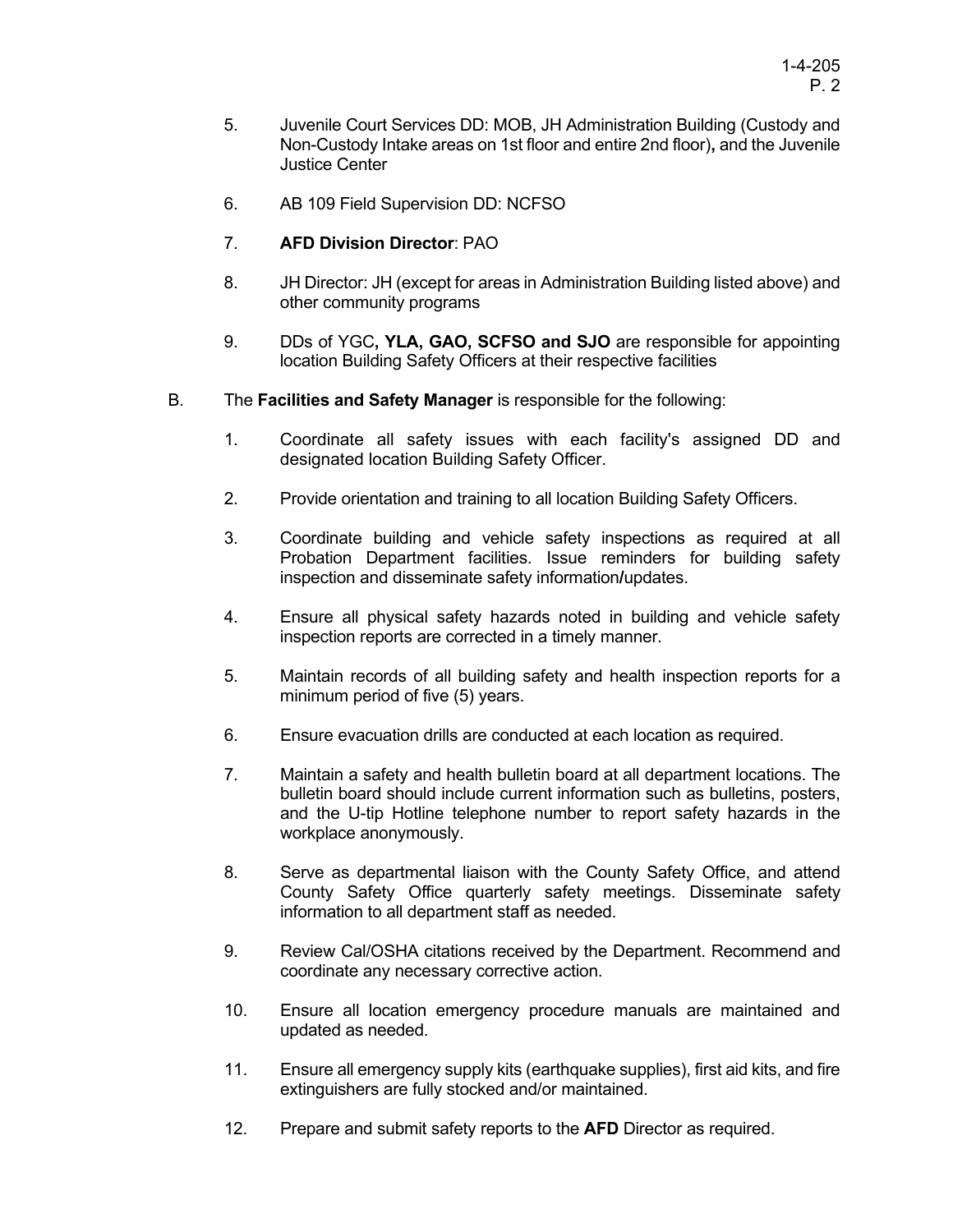- C. The location Building Safety Officer is responsible for the following:
	- 1. Conduct safety and health inspections, and complete inspection checklists as follows:
		- a. Office buildings: two (2) times per year, in January and July
			- (1) [Building Safety Officer Safety and Health Inspection](https://portal.prob.ocgoventerprise.com/Download/ProbNet/More%20on%20Safety%20Information_643/Building%20Safety%20Officer%20Safety%20and%20Health%20Inspection%20Checklist.docx)  **[Checklist](https://portal.prob.ocgoventerprise.com/Download/ProbNet/More%20on%20Safety%20Information_643/Building%20Safety%20Officer%20Safety%20and%20Health%20Inspection%20Checklist.docx)**
		- b. Facilities: four (4) times per year, in January, April, July, and October
			- (1) [Building Safety Officer Safety and Health Inspection](https://portal.prob.ocgoventerprise.com/Download/ProbNet/More%20on%20Safety%20Information_643/Building%20Safety%20Officer%20Safety%20and%20Health%20Inspection%20Checklist.docx)  **[Checklist](https://portal.prob.ocgoventerprise.com/Download/ProbNet/More%20on%20Safety%20Information_643/Building%20Safety%20Officer%20Safety%20and%20Health%20Inspection%20Checklist.docx)**
		- c. Vehicles: four (4) times per year, in January, April, July, and October
			- (1) [Vehicle Safety Checklist](https://portal.prob.ocgoventerprise.com/Download/ProbNet/More%20on%20Safety%20Information_643/PMI%201-4-205%20Vehicle%20Safety%20Checklist.pdf)
	- 2. Check building and vehicle fire extinguishers at the facility monthly and initial tag. Arrange for fire extinguisher service annually.
	- 3. Check contents of emergency supply and first aid kits on a quarterly basis. Order replacement supplies as needed (Emergency Supply Kit Inventory Checklist an[d First Aid Kit Requirements and Replenishment Form\)](https://portal.prob.ocgoventerprise.com/Download/ProbNet/More%20on%20Safety%20Information_643/First%20Aid%20Kit%20Requirements%20and%20Replenishment%20Form.pdf). First Aid supplies can be ordered by creating an Expediter requisition.
	- 4. Check contents of office or facility vehicle safety kits. Order replacement supplies as needed.
	- 5. Ensure all safety hazards found at that location (and/or noted in the Building Safety Officer Safety and Health Inspection Checklist) are corrected.
	- 6. Forward copies of all Safety and Health Inspection Checklists and other applicable checklists to the **Facilities and Safety Manager** via the facility DD by the end of the month showing the inspection was completed. Include recommendations and/or action taken to correct noted safety hazards, including the date a work request was submitted to OC Public Works, if applicable.
	- 7. Disseminate safety information and updates to all staff assigned to their location.
	- 8. Maintain the safety and health bulletin board at the assigned location (**s**ee Section B**, Item**.8. above).
	- 9. Appoint safety staff at the location to assist in building evacuation. Provide safety and evacuation training.
	- 10. Conduct evacuation drills, as required:
		- a. Office buildings: minimum of one (1) evacuation drill per year.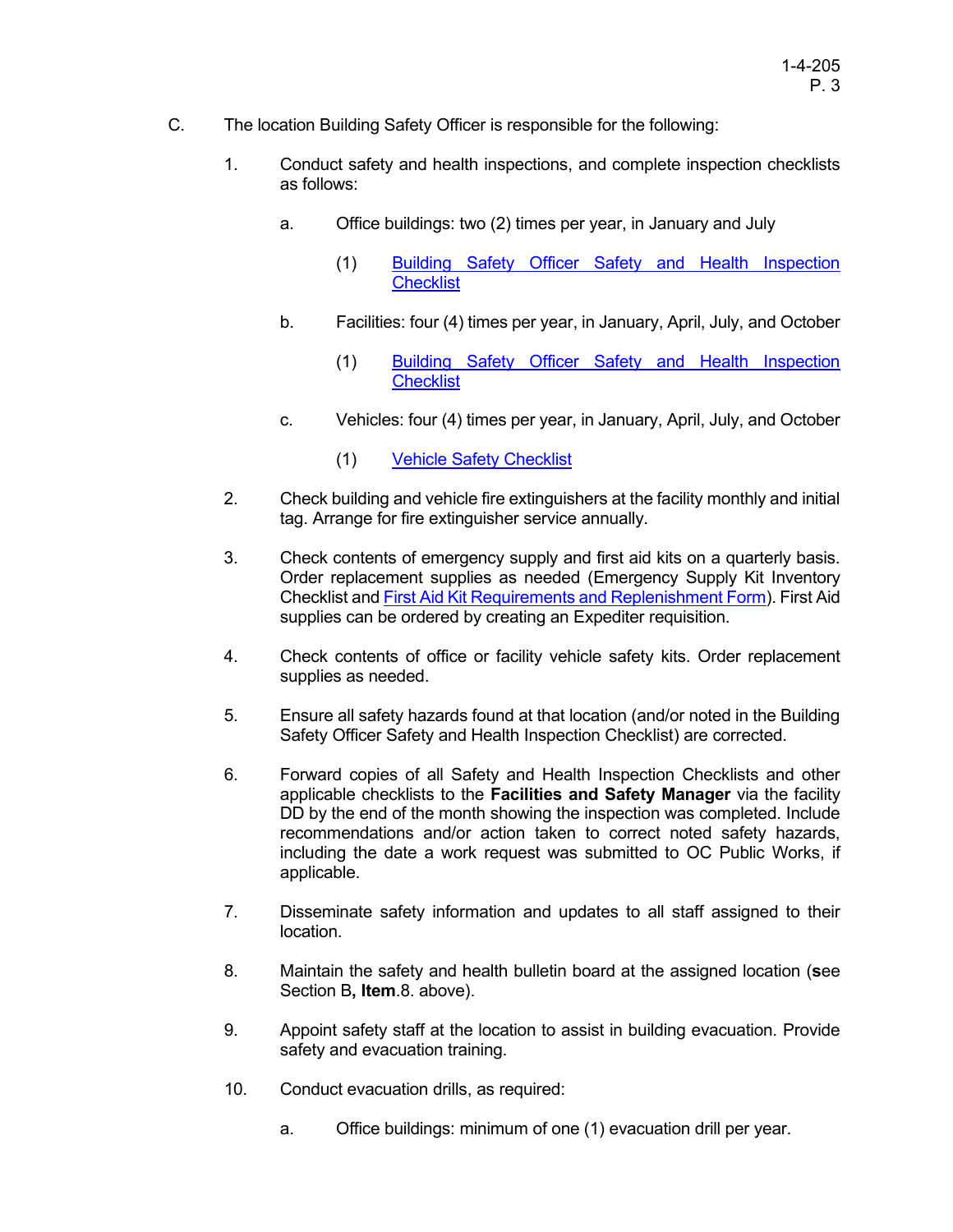b. Facilities: minimum of one (1) evacuation drill per quarter.

Note the evacuation drill date(s) on the Safety and Health Inspection Checklist.

- 11. Maintain and revise the location emergency procedures manual, as needed.
	- a. Submit draft revisions to the **Facilities and Safety Manager**.
	- b. Distribute copies of the manual to all location safety staff.
	- c. Distribute via email to all location staff after each revision and/or a minimum of once per year.
- 12. Post evacuation plans throughout the facility.
- 13. Provide training to staff, which includes requirements for the use of personal protective equipment to protect staff from potential hazardous substances such as bloodborne/airborne pathogens and other hazards staff may encounter in the workplace.
- 14. Encourage staff to report unsafe conditions in the workplace and submit practical suggestions for corrections.
- 15. Administer the Hazard Communication Program (HCP) to your building location, including **reviewing** the **MSDSOnline.com list –** add new Safety Data Sheets (SDS) as they are received, disseminating new hazard information**,** and train staff.
- 16. Attend Safety Training and Building Safety Officers meetings, as directed.
- D. **Staff are to assist in maintaining safe working** conditions in their office or work area and utilizing safe work practices. These responsibilities include the following:
	- 1. Comply with the Department Injury and Illness Prevention Program (PMI 1-4-113).
	- 2. Keep hallways, aisles, corridors, offices**,** and stairways clear of obstructions. Hallways, corridors, aisles, and stairways must be a minimum of 48" wide. Offices and workstations must have an unobstructed 28" wide means of egress to the door**/**exit.
	- 3. Avoid excess clutter in offices and hallways. Do not place heavy objects such as boxes, binders**,** or other materials on top of cabinets, bookcases, or shelf units.
	- 4. Do not use extension cords or multi-plug adapters. In their place, staff may use multi-plug power strips with surge protectors. Do not connect multi-plug power strips to other multi-plug power strips.
	- 5. Plug refrigerators and microwave ovens directly into electrical wall outlets not to extension cords or power strips.